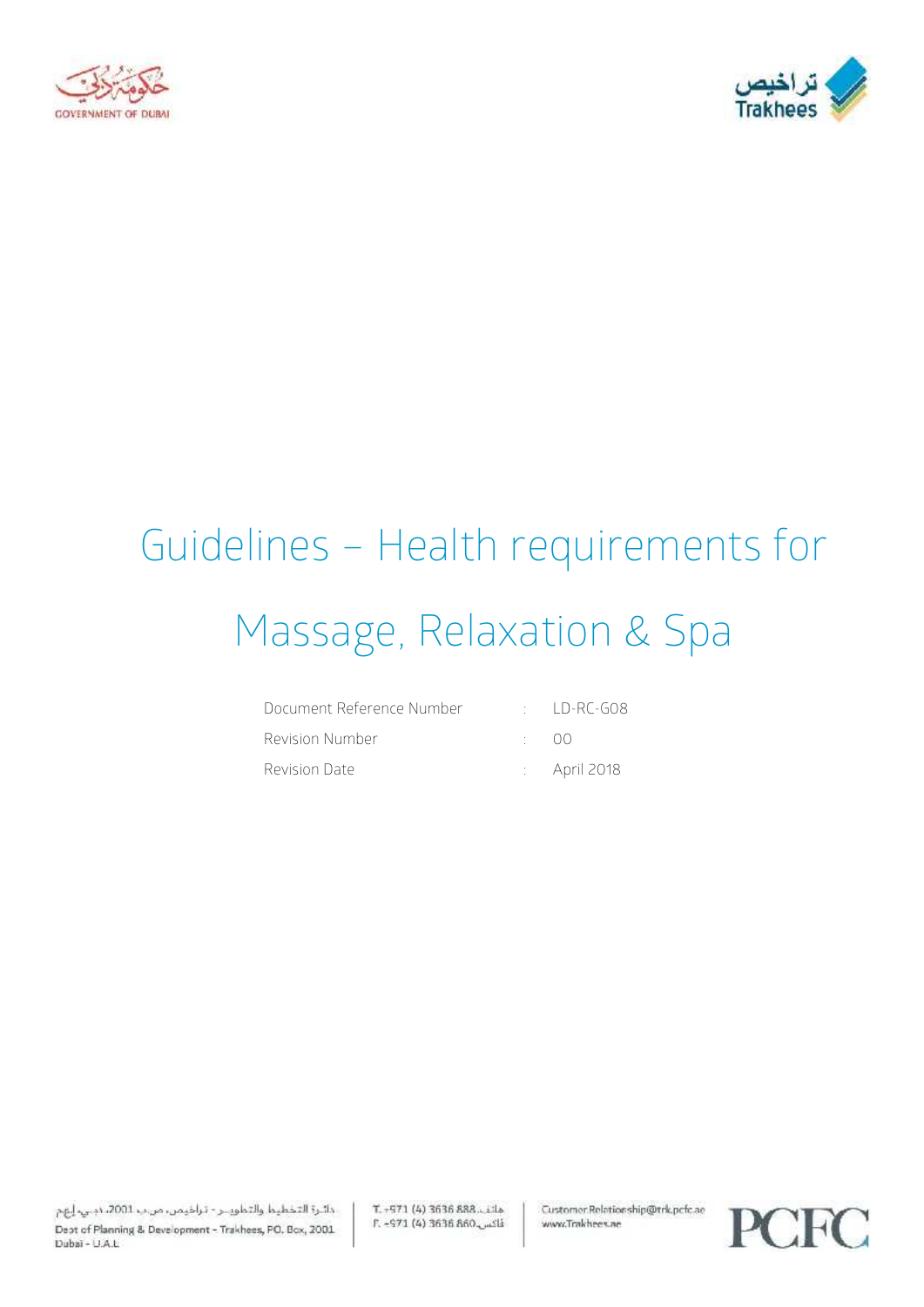

## **1. Purpose:**

- To ensure compliance of all Massage, Relaxation, Spa Centers with the Public Health & Safety requirements.
- To ensure the implementation of a unified health requirement in all massage, relaxation and spa centers.

## 2. **Scope**:

The health requirement is applicable in all massage, relaxation and spa centres in the Trakhees jurisdiction in the Emirate of Dubai.

## **3. Responsibility:**

- Director, Inspection Department
- Manager, Retail & Commercial
- Senior Officer, Retail & Commercial
- Officers, Retail & Commercial

## **4. Details of implementation**:

- **4.1. License**
	- 4.1.1. A valid professional Trade license issued by Trakhees Licensing Division /JAFZA should be secured and available at the facility.
	- 4.1.2. Commercial name should reflect the service provided by the centre and does not reflect any medical activity.
	- 4.1.3. A valid Dubai Health Authority (DHA) License for all the staff should be secured if applicable.
	- 4.1.4.Updated staff list and OHC Inspection form should be available.
	- 4.1.5. Assigned staff should obtain Occupational Health Card (OHC) issued by Trakhees- (044364652/044364639)
	- 4.1.6. Only permitted services in the licensed activity are allowed to be performed in the facility.
	- 4.1.7. NOC from commercial control section/DED (Dubai Economic Department) should be secured.
- **4.2. Staff:**
	- 4.2.1. Wear uniforms during working hours & keep it clean.
	- 4.2.2.The personal hygiene for the staff should be maintained.
	- 4.2.3.Sanitize hands before & after each activity.
- **4.3. Furniture:**
	- 4.3.1.The furniture used should be kept clean & made from easy to clean materials.
	- 4.3.2.Cupboard& drawers for keeping towels & tools should be provided.
	- 4.3.3.Storage inside the cabinets should be arranged appropriately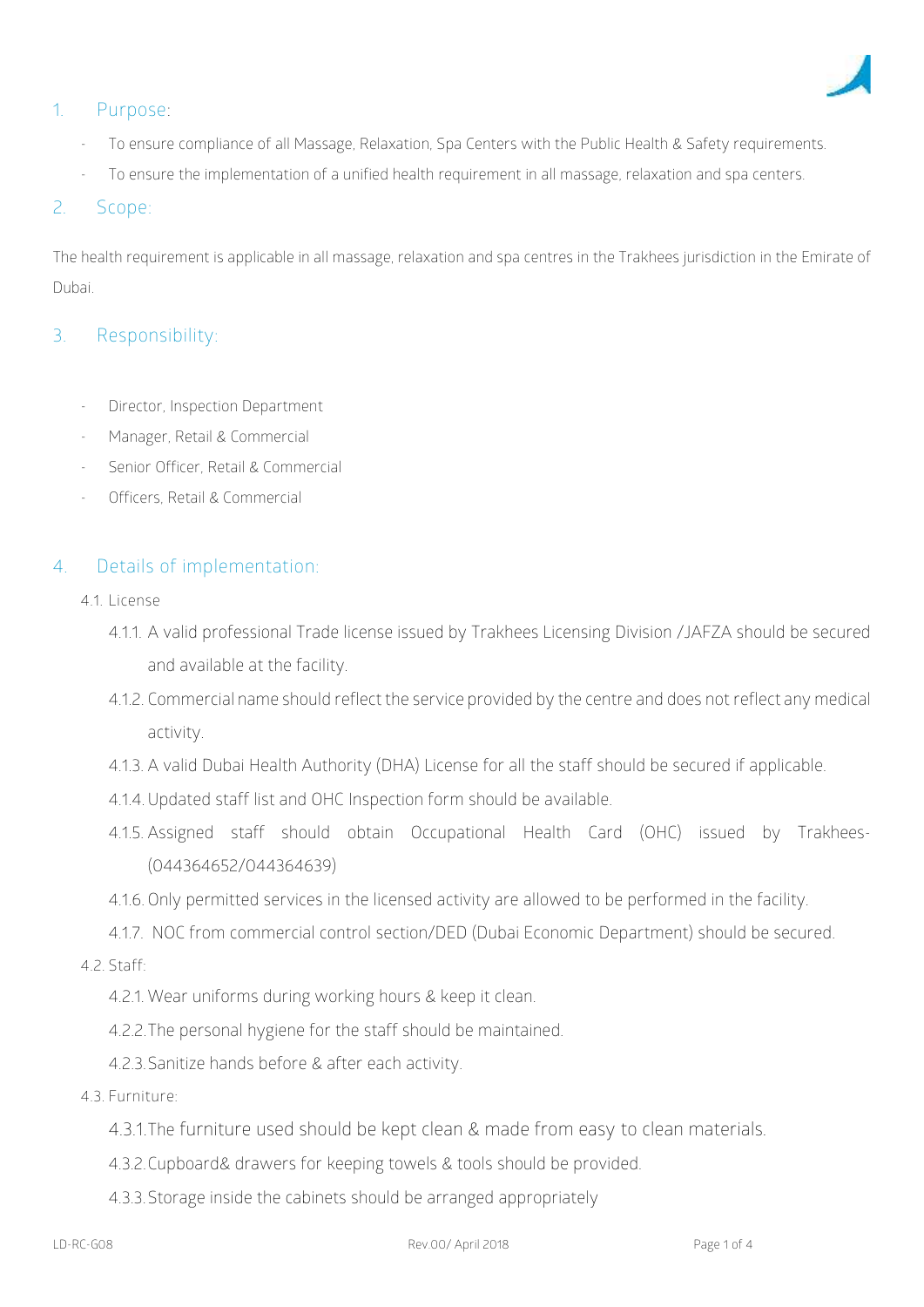

- **4.4. The center should provide the following:**
	- 4.4.1. Pest control record from an approved third party should be available in the facility.
	- 4.4.2. Waste bin with cover for waste collection.
	- 4.4.3. Commitment towards general cleaning throughout the premises. The facility should implement effective cleaning and disinfection in all areas (not limited to cabinets/drawers/shelves) to ensure hygiene within the facility. Daily cleaning checklist for the entire premises should be provided.
	- 4.4.4. To avoid re-use of dirty towels, sufficient number of should be provided.
	- 4.4.5. A cupboard for keeping clothes.
	- 4.4.6. Disposable bed sheet roles to cover the massage beds after each use.
	- 4.4.7. Not allowed to keep any advertisement that violates the ethics in the centre.
	- 4.4.8. Plastic laundry basket net type for collection of soiled towels/aprons/uniforms should be provided.
	- 4.4.9. Disposable slippers in each massage room.
	- 4.4.10. Contract with a laundry for washing the linen/towels/uniform etc. used in the facility. Laundry bills for the same should be preserved/filed in the facility.
- **4.5. Cosmetic & Health products**

All cosmetic and health products (non-arabic labeling and non-English labeling) used in the facility should have label assessment report from suppliers & should be registered with the Consumer Products Safety Section of Dubai Municipality. Documents for reference should be available.

**4.6. Store**

Unused unwanted products should not be stored in the facility. Products meant for personal use, which are not related to the activity/services provided, should not be stored in the premises. The premises or its part should not be used as a storage area.

#### **4.7. General notes**

- 4.7.1. Smoking is not allowed inside the centre. No Smoking sign should be displayed in the entrance.
- 4.7.2. Appropriate signboards related to gender should be fixed wherever necessary.
- 4.7.3. Emergency numbers must be displayed in the facility
- 4.7.4. Accommodation and cooking are not allowed in the center. Food products should not be stored in the facility.
- 4.7.5. Sleeping mattresses are not allowed in staff room for sleeping purposes.
- 4.7.6. Carpets are not permitted inside the facility.

#### **4.8. Specific requirements**

4.8.1. Each Massage, Relaxation and Spa Centers should provide services to one gender only (male or female) and the staff who offer these services should be from same gender (male staff to male clients, female staff to female clients).